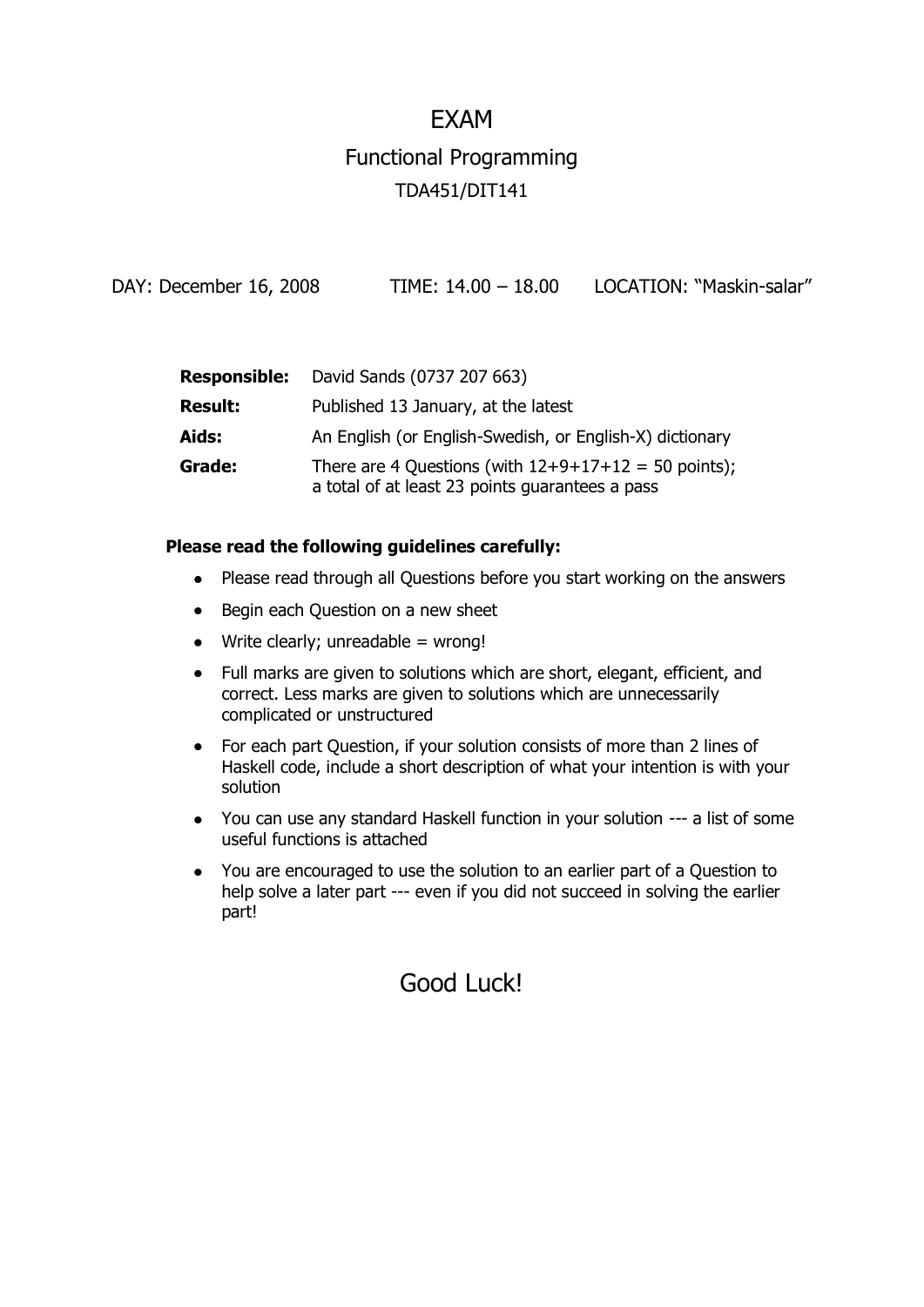#### **Question 1–List Programming (total 12p)**

In this Question, you will solve some list programming exercises in Haskell.

(4p) **Part A** Define a function:

 **sameElems :: Eq a => [a] -> [a] -> Bool**

that, given two lists, checks if the two lists have the same elements. Each element is supposed to occur equally often in both lists for the answer to be True.

Full points are only given if the type of the function is as general as given here.

```
Example:
Main>sameElems "apa" "aap"
True
Main>sameElems [1,2,3] [3,2,1,3]
False
```
(4p) **Part B** Define a function:

 **selections :: [a] -> [(a,[a])]**

that, given a list, calculates all ways of removing one element from that list. The result is a list of pairs, where each pair contains the chosen element, plus the rest of the list. The chosen elements are taken in order, starting with the head of the list.

Full points are only given if the type of the function is as general as given here.

Examples:

```
Main>selections "cykel"
[('c',"ykel"),('y',"ckel"),('k',"cyel"),('e',"cykl"),('l',"c
yke")]
Main>selections [4,1,0]
[(4,[1,0]),(1,[4,0]),(0,[4,1])]
```
(4p) **Part C** Define two "QuickCheck style" properties characterising the function **selections** above:

 (1) Combining the first elements of all the result pairs should give back the original list. Example: Taking the first elements of the pairs in the second example above gives [4,1,0], which is the original list.

 (2) For each pair in the selections, putting back the chosen element in the rest of the list should give a list with the same elements as the original list. Example: For the last pair  $(0, 1, 1)$  in the second example, putting back 0 in  $[4, 1]$ gives [0,4,1], which has the same elements as the original list.

Hint: For the second property, you may want to use the function **sameElems**.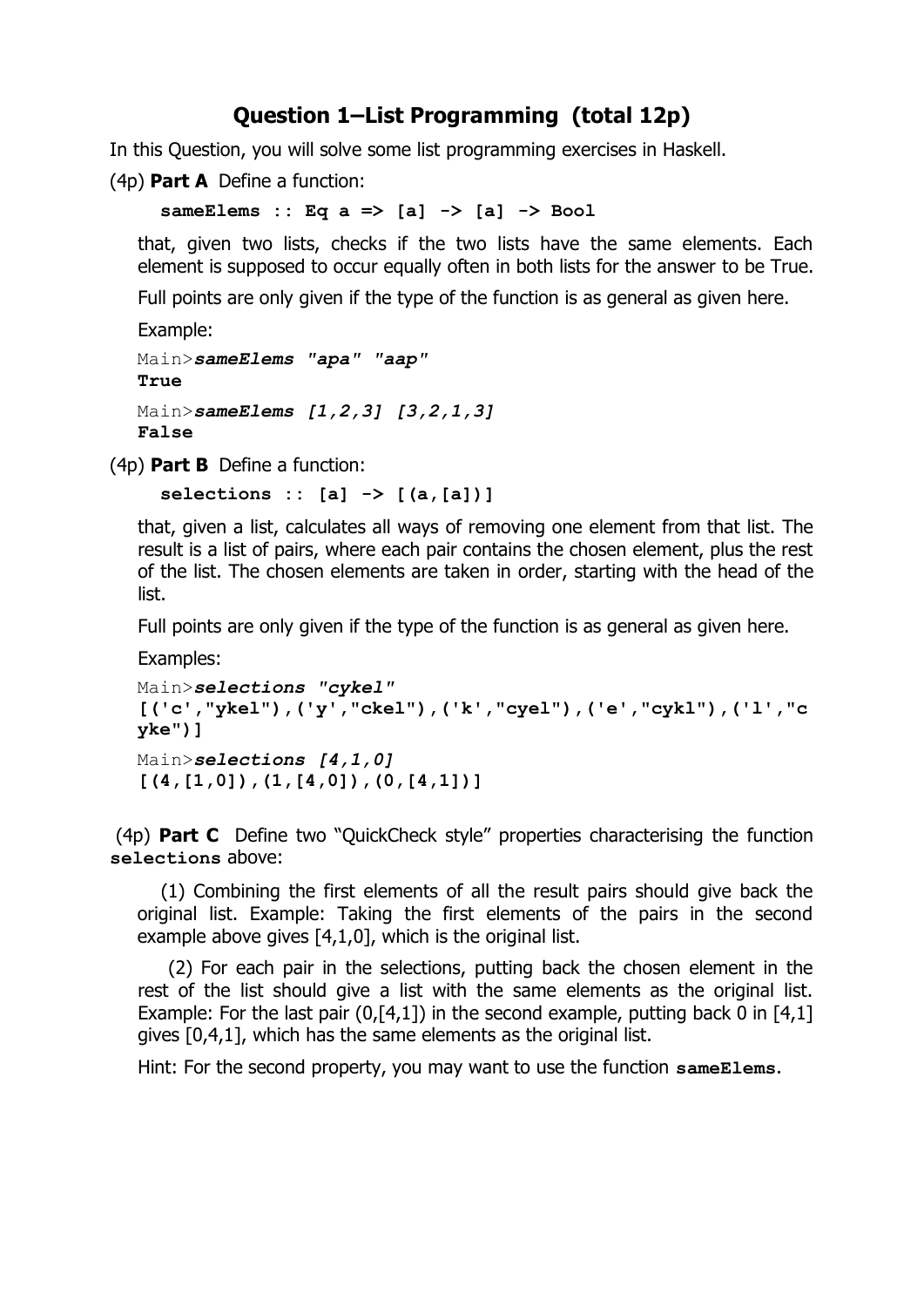### **Question 2 – Programming Style (Total 9p)**

The mobile phone operator "Telefart" charges for phone calls according to the following plan: Each call incurs a 40 cent connection fee. In addition, after the first 10 seconds, each half-minute period costs 45 cents.

Time is measured in whole seconds and prices are always in whole cents.

Telefart's top coder, Claus Koensson, has written the following Haskell function which calculates the cost of a given call:

callCost c  $| c \le 10 = 40$ | otherwise =  $40 + 45 \times (1 + (c - 11)^{\circ} \text{div}^{\circ} 30)$ 

Claus's method to calculate the call cost is correct and probably as simple as it can be. Even so, the code is hard to maintain.

(3p) **Part A** Rewrite the code so that it would be easier for the rest of Telefart's programmers to understand and modify the code next time Telefart changes their price plan.

Now consider the following unrelated code:

```
 letterTable :: [String] -> IO ()
letterTable [ = do return ()
 letterTable (x:xs)
  | all isAlpha x = do putStrLn (x + 1" : " ++ show (length x)
                                     ++ " letters")
                         letterTable xs
  \vert otherwise \vert = do letterTable xs
```
This is a function that, given a list of strings, filters out the ones that seem to be regular words (by looking if they only contain letters), and for those words prints a table with the word and how many letters that word has.

```
For example, executing letterTable
["apa","+","bepa","<html>","cepa"] produces: 
   apa: 3 letters
   bepa: 4 letters
   cepa: 4 letters
```
One bad property of the above code is that it mixes pure functional code with IOinstructions.

(4p) **Part B** Give a new implementation of the above function, where you try to separate IO-instructions from pure functions. The result should consist of only one function that produces IO-instructions (that is as small as possible), and one or more pure functions.

(2p) **Part C** Explain briefly why it is a good idea to separate IO-instructions from pure functions in your program. What things can be done with one that cannot be done with the other?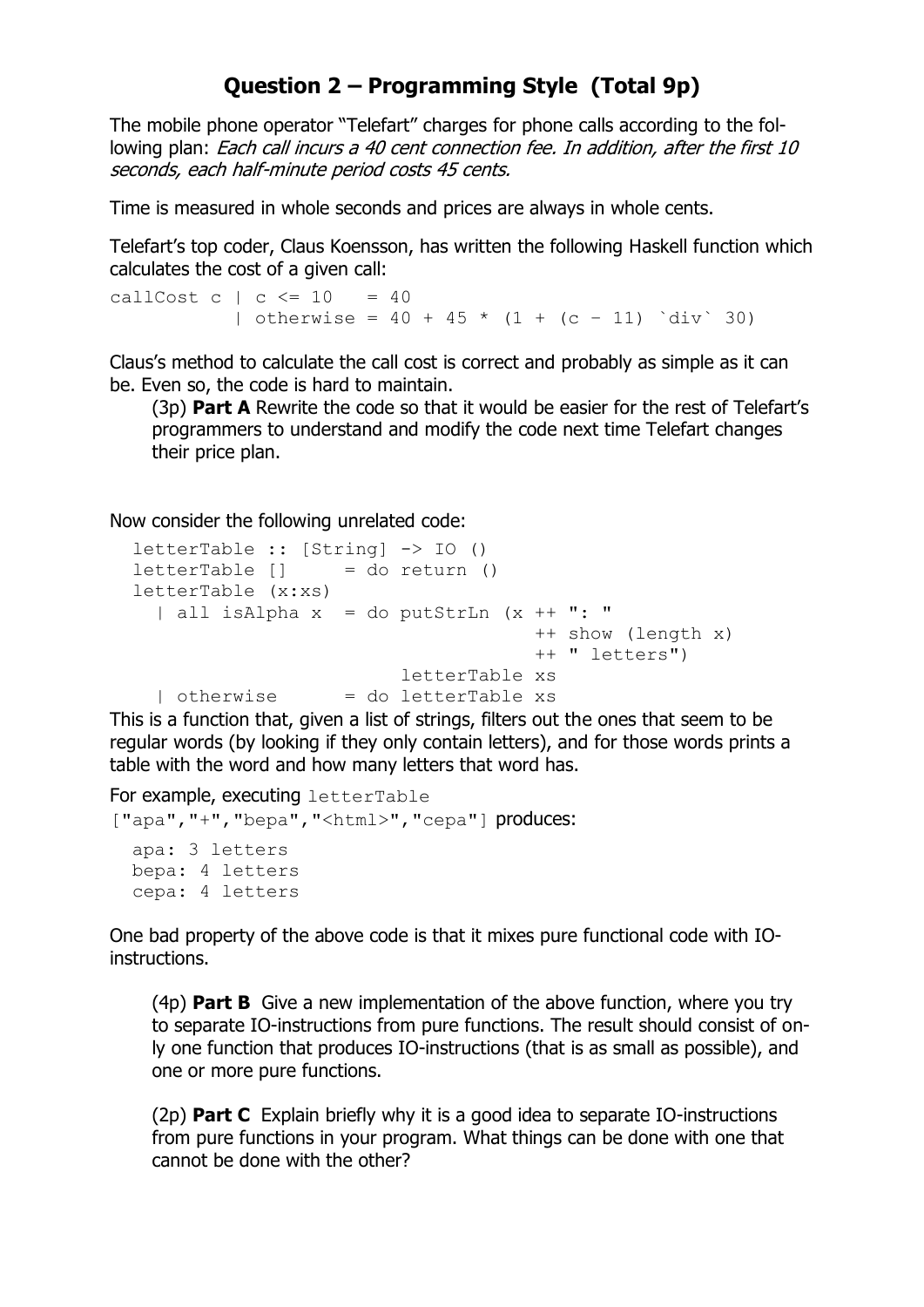## **Question 3 – Expressions (Total 17p)**

In this Question, we are going to look at datatypes for arithmetic expressions and functions that deal with these.

The simplest expressions we are considering are expressions consisting of numbers (integers), addition, and multiplication:

 **data** Expr = Num Integer | Add Expr Expr | Mul Expr Expr

Later, we are going to add more constructors, but these will do for now.

(3p) **Part A** Implement an evaluation function for expressions:

 eval :: Expr -> Integer that calculates the values of expressions. **Example:** eval (Mul (Num 2) (Add (Num 3) (Num 4))) returns 14.

Suppose we would like to augment our expression datatypes with two more "features":

(i) Variables: Expressions can contain variables with any name, represented as a String: **type** Name = String

(ii) Integer division: Apart from addition and multiplication, we would like to also be able to use integer division as an operation (division that rounds its result downwards).

(2p) **Part B** Extend the datatype with these two constructors

We are now going to adapt the evaluation function to the new datatype. Two extra things need to be taken care of:

(i) The value for each variable needs to be given as an argument. We will use a table [(Name, Integer)] for this that associates a value to each variable.

(ii) Evaluation of an expression may fail because of division by 0, which is not mathematically defined, or because the name is not present in the table. We will change the result type of  $eval$  into a  $Maybe$  type to deal with this -- the result Nothing means that division by 0 occurred or that a name has no associated value.

The final type of eval now becomes:

```
eval :: [(Name, Integer)] -> Expr -> Maybe Integer
```
Before we implement the new  $eval$ , there is a useful helper function we may make use of. For example, when evaluating  $Add \times y$ , we will first evaluate x and y. However, either or both of these evaluations may result in Nothing, in which case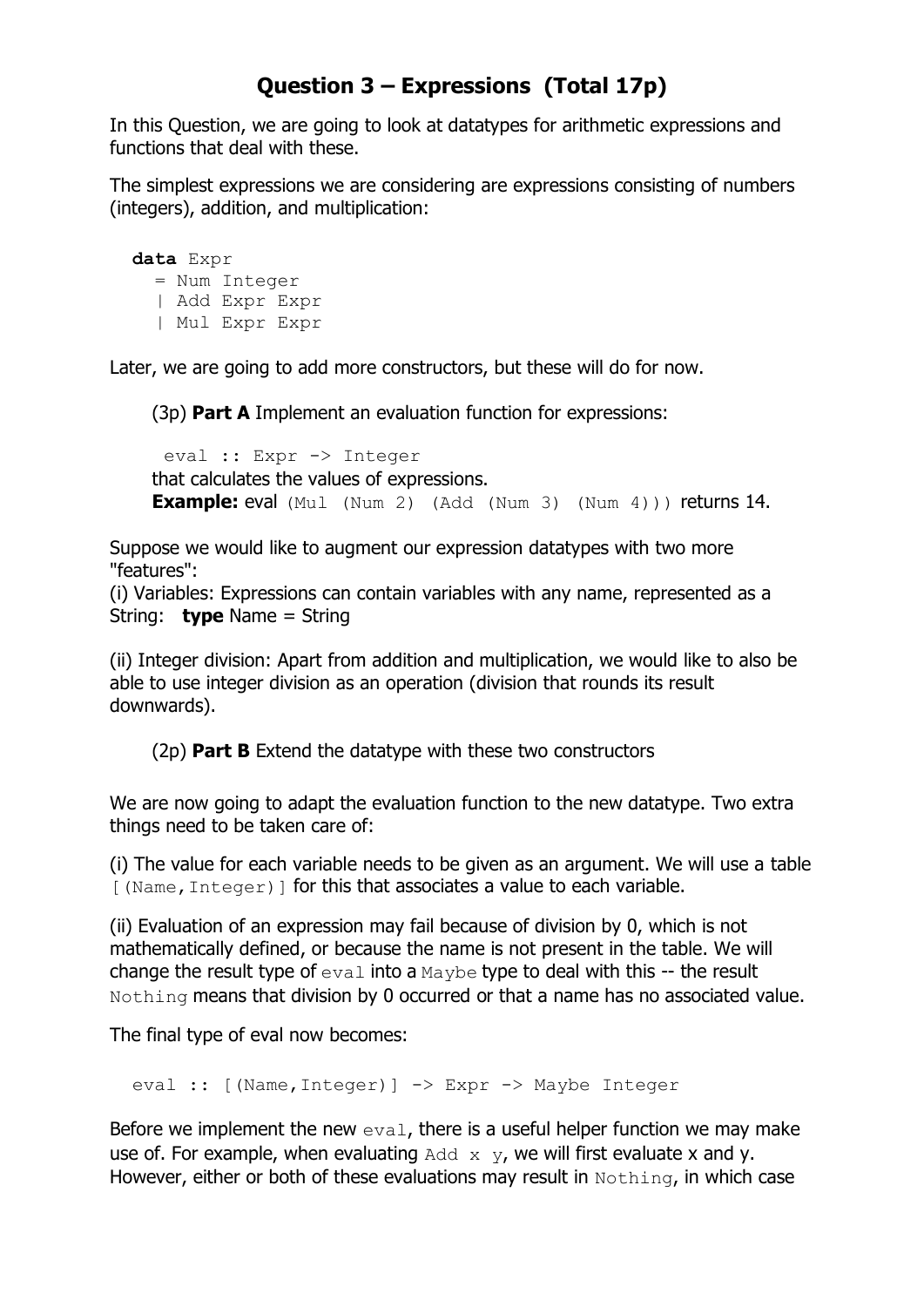the result should also be Nothing. Only when both evaluations result in a Just, can we actually compute the final result, which is also a Just.

(2p) **Part C.** Implement a function

operMaybe ::  $(a \rightarrow b \rightarrow c) \rightarrow$  Maybe a  $\rightarrow$  Maybe b  $\rightarrow$  Maybe c

The expression operMaybe  $f$  ma mb results in Just  $(f a b)$  if ma is of the form Just a and mb is of the form Just b. Otherwise, if any of its arguments is Nothing the result is Nothing too.

**Example:** operMaybe (+) (Just 4) (Just 5) results in Just 9.

#### (4p) **Part D.** Implement a the adapted function

eval :: [(Name, Integer)] -> Expr -> Maybe Integer

Big-sum notation such as  $\sum_{i=0}^{n} 2 * i$  represents (in this example) the mathematical expression  $2*0 + 2*1 + 2*2 + ... + 2*$ n. For the final part of the Question you should define a new datatype  $\text{Bigexpr}$  for expressions to represent "big-sum" expressions of the general form

$$
\sum_{x=e}^{e'} e''
$$

where e, e' and e'' are expressions that can be represented by the  $\text{Expr}$  datatype and the variable  $x$  can be represented by type  $Name$ .

(6p) **Part E.** Define the new datatype BigExpr, **and** its eval function

```
 evalBig :: [(Name,Integer)] -> BigExpr -> Maybe Integer
```
Note that BigExpr does not need to be able to represent nested big sums. If you need to make any assumptions about the expressions that can be represented these assumptions should be clearly stated.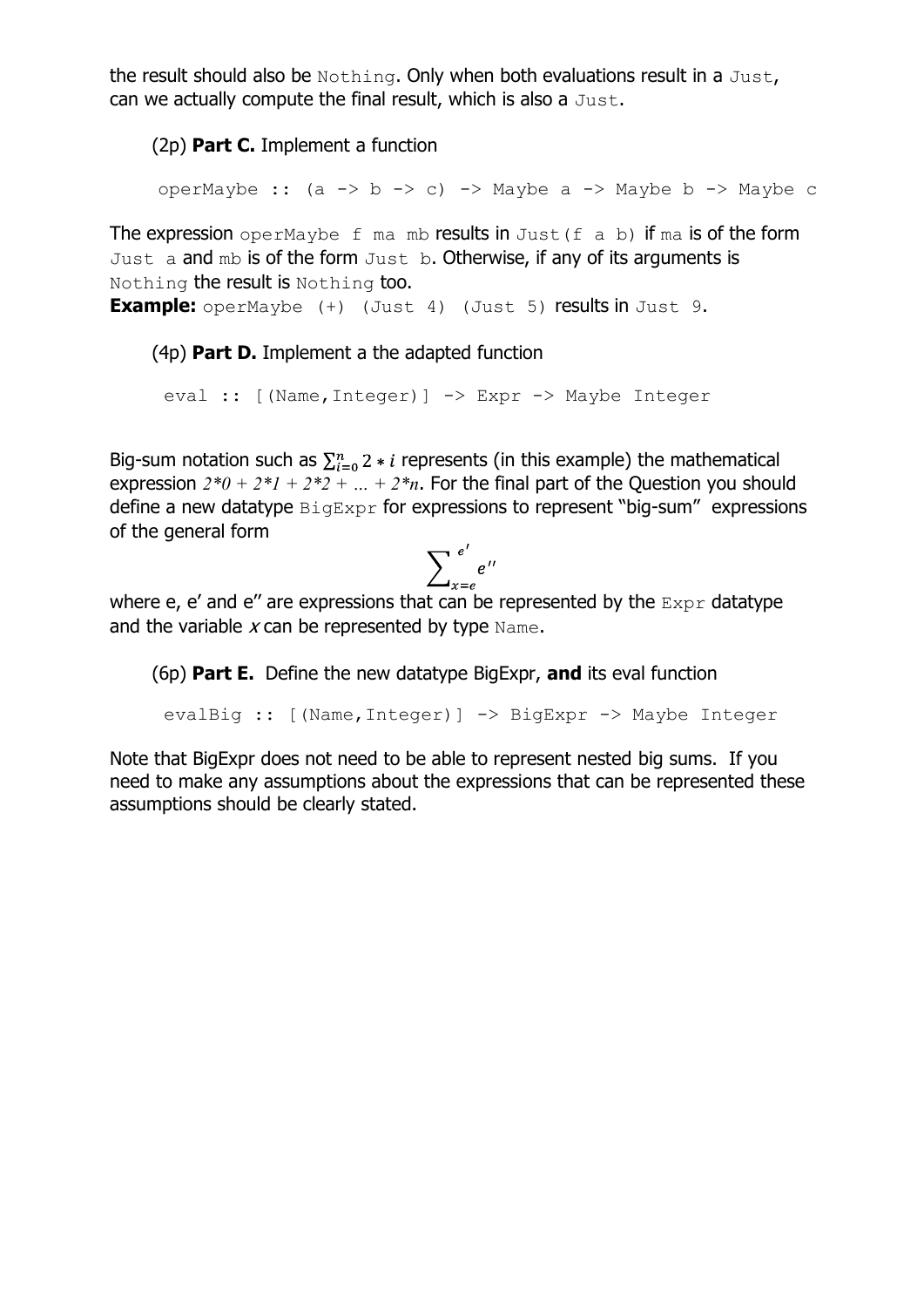#### **Question 4 – Family Trees (Total 12p)**

A kind of family tree can be represented by the following Haskell datatype:

```
type Name = String
type Born = Int
data Family = Fam Name Born [Family]
```
Here is an example Family:

```
duck :: Family 
duck = Fam "Uncle Scrooge" 1898
          [ Fam "Donald" 1932 []
          , Fam "Ronald" 1933
               [ Fam "Huey" 1968 []
               , Fam "Duey" 1968 []
               , Fam "Louie" 1968 []
 ]
 ]
```
This value represents the male line of the duck family where Uncle Scrooge, born in 1898, had two sons, Donald and Ronald. Ronald had three children. Neither Donald nor his nephews have any children.

(1p) **Part A** What is the type of the following function?

```
v = maximum . z
    where z (Fam \frac{1}{2} born kids) = born : concatMap z kids
```
(2p) **Part B** Describe in a few words what it computes.

(3p) **Part C** Define a function prop\_Family :: Family -> Bool which checks that every child in a Family is born after his or her parent.

(6p) **Part D** Define a function parent:: Name -> Family -> Maybe String which computes the name of the parent of a given family member.

**Example** parent "Huey" duck should give Just "Ronald", and parent "Dave" duck should give Nothing. For simplicity you may assume that any name occurs only once in a given family.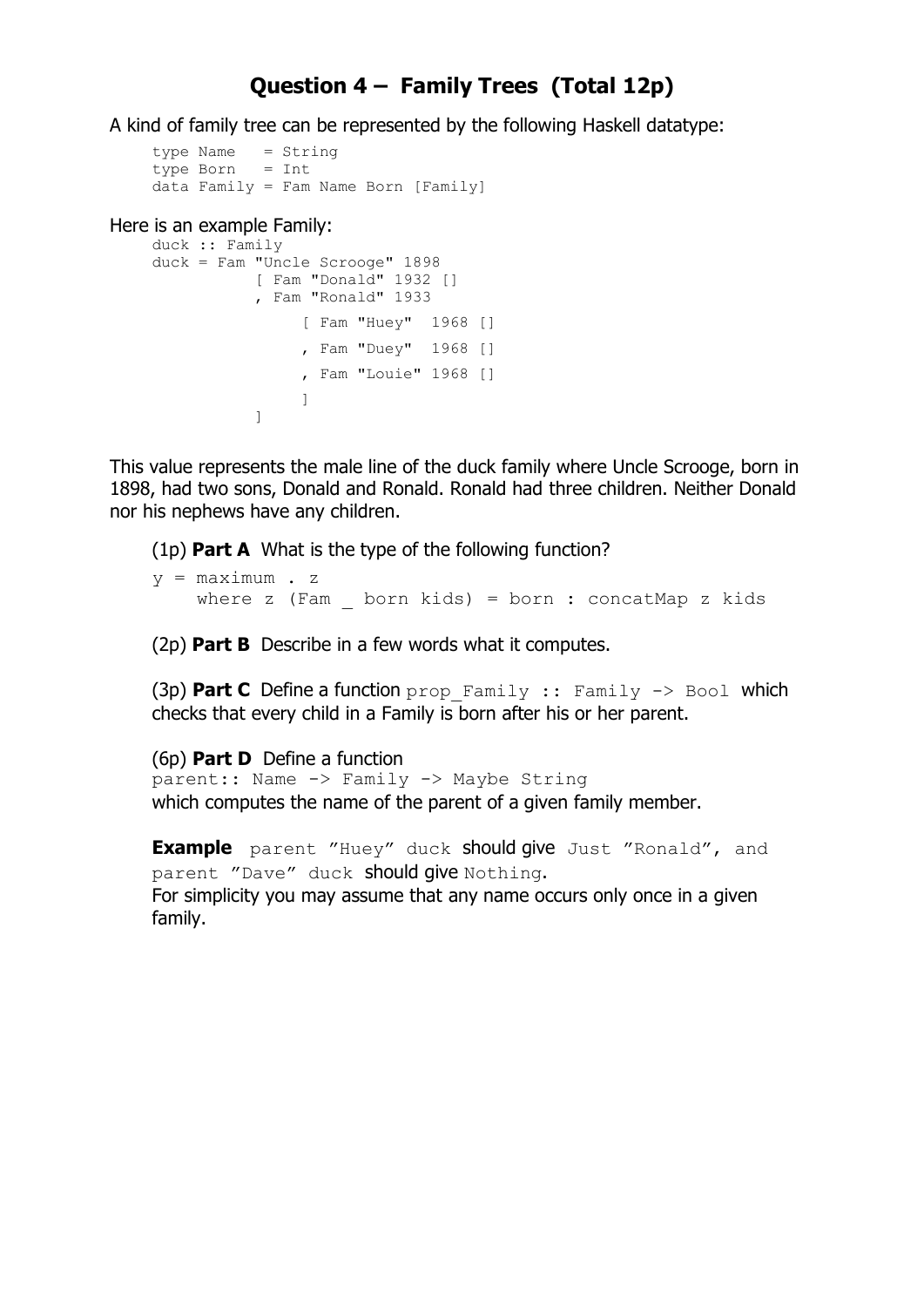#### **Appendix – Standard Haskell Functions**

This is a list of selected functions from the standard Haskell modules: Prelude, Data.List, Data.Maybe,Data.Char. You may use these in your solutions.

```
--------------------------------------------------------------------------
-- standard type classes
class Show a where
 show :: a -> String
class Eq a where
  (==), (/-) :: a -> a -> Bool
class (Eq a) \Rightarrow Ord a where
  (<), (<=), (>=), (>) :: a -> a -> Bool
  max, min :: a \rightarrow a \rightarrow aclass (Eq a, Show a) => Num a where
 (+), (-), (*) :: a -> a -> a
negate :: a -> a
 abs, signum :: a -> a
fromInteger :: Integer -> a
class (Num a, Ord a) \Rightarrow Real a where
   toRational :: a -> Rational
class (Real a, Enum a) => Integral a where
quot, rem :: a -> a -> a
 div, mod :: a -> a -> a
   toInteger :: a -> Integer
class (Num a) => Fractional a where
  ( / ) :: a -> a -> a
   fromRational :: Rational -> a
--------------------------------------------------------------------------
-- numerical functions
even, odd :: (Integral a) => a -> Bool
even n = n \text{rem}^2 = 0odd = not . even
 --------------------------------------------------------------------------
-- monadic functions
sequence :: Monad m => [m a] \rightarrow m [a]sequence = foldr mcons (return [])
                      where mcons p q = do x \le -p; xs \le -q; return (x:xs)
sequence :: Monad m => [m a] -> m ()
sequence xs = do sequence xs; return ()
--------------------------------------------------------------------------
-- functions on functions
id :: a \rightarrow aid x = xconst<br>
\begin{array}{ccc} \text{const} & \text{...} \\ \text{const} & \text{...} \\ \end{array}const x =(.) :: (b \to c) \to (a \to b) \to a \to cf.g  = \ x \rightarrow f (g x)\begin{array}{lll} \text{flip} & :: \ (\text{a} \ensuremath{\rightarrow}\xspace \text{b} \ensuremath{\rightarrow}\xspace \text{c}) \ensuremath{\rightarrow}\xspace \text{b} \ensuremath{\rightarrow}\xspace \text{a} \ensuremath{\rightarrow}\xspace \text{c} \\ \text{flip f x y} & = f y x \end{array}flip f x y($) :: (a \rightarrow b) \rightarrow a \rightarrow bf \sqrt{5} x = f x
        --------------------------------------------------------------------------
-- functions on Bools
data Bool = False | True
(\&\&\,), (||) :: Bool -> Bool -> Bool
```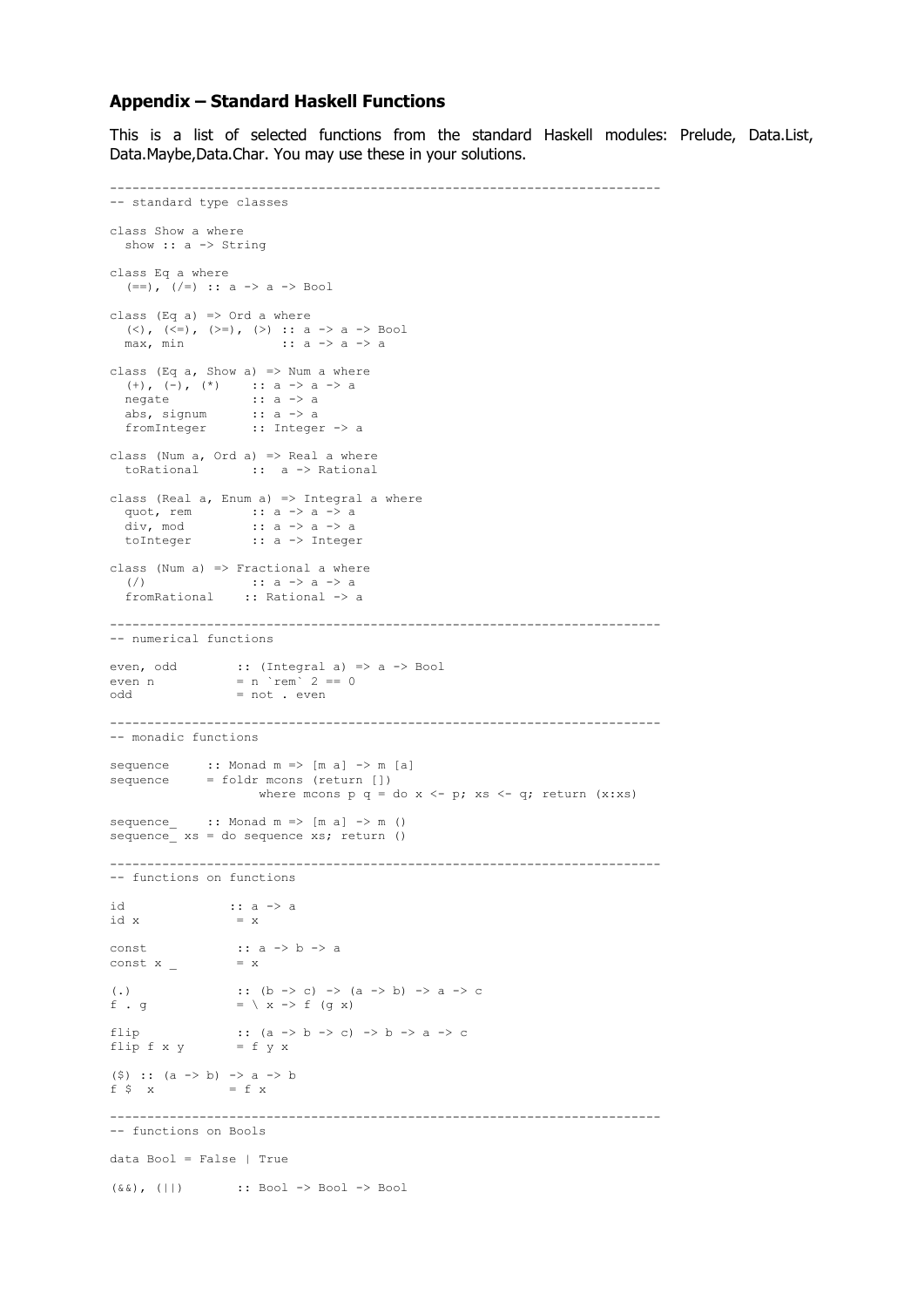```
True && x
False & \& = FalseTrue || = TrueFalse &6a<br>True || -<br>False || x
not :: Bool -> Bool
not True = False
not False = True
--------------------------------------------------------------------------
-- functions on Maybe
data Maybe a = Nothing | Just a
isJust :: Maybe a -> Bool
isJust (Just a) = True
isJust Nothing
isNothing :: Maybe a -> Bool
isNothing = not . isJust
fromJust<br>fromJust(Just a) :: Maybe a -> a<br>a
fromJust(Just a)
maybeToList :: Maybe a -> [a]
maybeToList Nothing = []
maybeToList (Just a) = [a]
listToMaybe :: [a] -> Maybe a
listToMaybe [] = Nothing
listToMaybe (a: ) = Just a
--------------------------------------------------------------------------
-- functions on pairs
fst : (a,b) \rightarrow afst(x, y) = x\text{snd} :: (a, b) \rightarrow bsnd (x, y) = y
curry \therefore ((a, b) -> c) -> a -> b -> c
curry f \times y = f'(x, y)uncurry :: (a \to b \to c) \to ((a, b) \to c)uncurry f p = f (fst p) (snd p)--------------------------------------------------------------------------
-- functions on lists
map :: (a -> b) -> [a] -> [b]
map f xs = [ f x | x < - xs ](++) :: [a] -> [a] -> [a]
xs ++ ys = foldr (:) ys xs
filter :: (a \rightarrow Bool) \rightarrow [a] \rightarrow [a]filter p xs = [x | x \leftarrow xs, px]concat :: [[a]] -> [a]
concat xss = foldr (++) [] xss
concatMap :: (a -> [b]) -> [a] -> [b]
concatMap f = concat . map fhead, last :: [a] \rightarrow a<br>head (x: ) = xhead (x: )last [x] = xlast (:xs) = last xs
tail, init \qquad :: [a] \rightarrow [a]tail (\cdot \times s) = xsinit [x] = []init (x:xs) = \overline{x} : init xs
null :: [a] \rightarrow \text{Bool}null [] = True<br>null ( : ) = False
null ( : )
```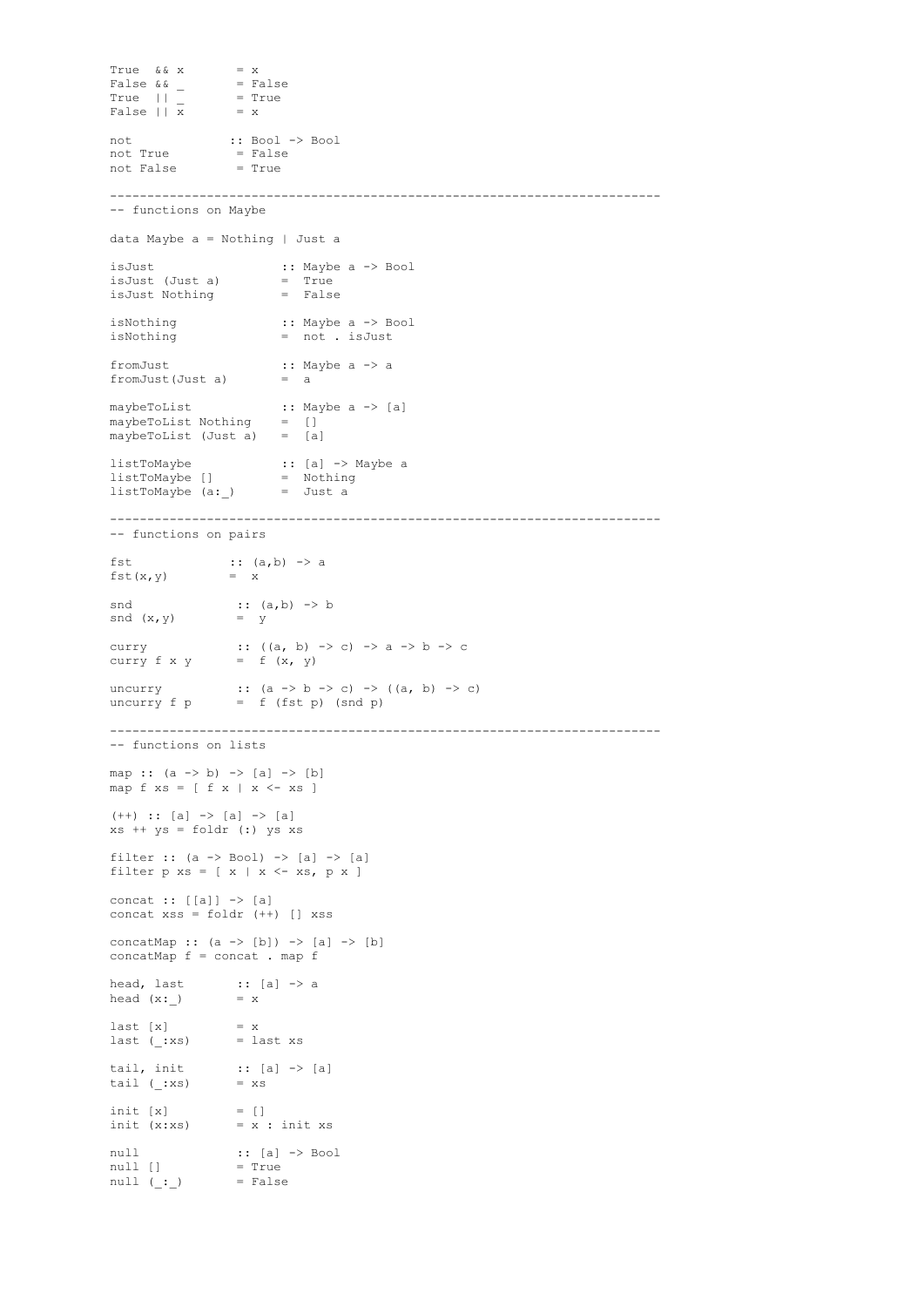```
length :: [a] -> Int
length[] = 0
length( :1) = 1 + length l
(!!)<br>
(x: ) !! 0 = x<br>
= x(x: ) !! 0
(\overline{xs}) !! n = xs !! (n-1)
foldr :: (a \to b \to b) \to b \to [a] \to b<br>foldr f z \begin{bmatrix} 1 & = z \end{bmatrix}foldr f z [] = z
foldr f \, z \, (x:xs) = f \, x \, (foldr \, f \, z \, xs)foldl :: (a \rightarrow b \rightarrow a) \rightarrow a \rightarrow [b] \rightarrow afoldl f z [] = z
foldl f z (x:xs) = foldl f (f z x) xs
iterate :: (a \to a) \to a \to [a]iterate f(x) = x: iterate f(f(x))repeat :: a -> [a]
repeat x = xs where xs = x:xsreplicate :: Int \rightarrow a \rightarrow [a]<br>replicate n x = take n (repeat
               \begin{array}{rcl} \therefore & \cdots \\ = & \text{take n (repeat x)} \end{array}cycle :: [a] -> [a]
cycle[] = error "Prelude.cycle: empty list"
cycle xs = xs' where xs' = xs + xs'take, drop :: Int -> [a] -> [a]<br>take n _ | n <= 0 = []<br>take _ [] = []
take n | n \leq 0 = []
\text{take} \qquad [ ] \qquad \qquad = \qquad [ ]take \overline{n} (x:xs) = \overline{x} : take (n-1) xs
drop n xs | n \leq 0 = xs
\frac{drop}{drop} []<br>drop n (_:xs)
                     = []<br>= drop (n-1) xs
split : Int \rightarrow [a] \rightarrow ([a], [a])splitAt n xs = (take n xs, drop n xs)
takeWhile, dropWhile :: (a -> Bool) -> [a] -> [a] takeWhile p [] = []
takeWhile p []
takeWhile p (x:xs) 
            | p x = x : takeWhile p xs | otherwise= []
dropWhile p [] = []
dropWhile p xs@(x:xs')
 | p x = dropWhile p xs'
             | otherwise= xs
lines, words :: String -> [String]
-- lines "apa\nbepa\ncepa\n" == ["apa","bepa","cepa"]
-- words "apa bepa\n cepa" == ["apa","bepa","cepa"]
unlines, unwords :: [String] -> String
-- unlines ["apa","bepa","cepa"] == "apa\nbepa\ncepa"
-- unwords ["apa","bepa","cepa"] == "apa bepa cepa"
reverse :: [a] \rightarrow [a]reverse = fold (flip (:)) []
and, or :: [Bool] -> Bool
and = foldr (s\&0) True
or = foldr (||) False
any, all :: (a \rightarrow Bool) \rightarrow [a] \rightarrow Bool<br>any p = or . map pany p = or . map pall p =and . map pelem, notElem :: (Eq a) => a -> [a] -> Bool
elem x = any (= x)notElem x = all ( /= x)
lookup :: (Eq a) \Rightarrow a \Rightarrow [(a, b)] \Rightarrow Maybe blookup key [] = Nothing
lookup key ((x,y):xys)
 | key == x = Just y
```